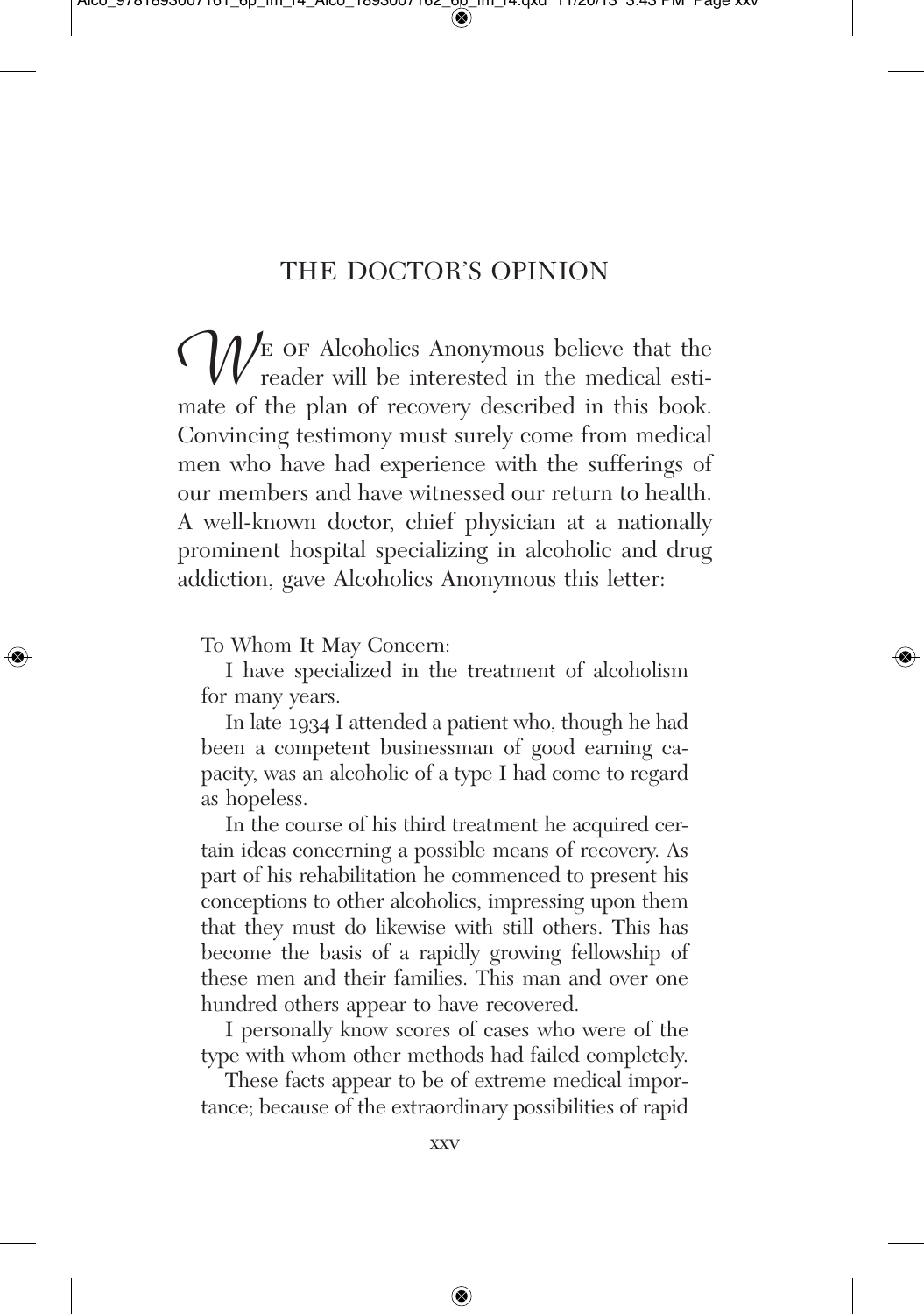growth inherent in this group they may mark a new epoch in the annals of alcoholism. These men may well have a remedy for thousands of such situations.

You may rely absolutely on anything they say about themselves.

> Very truly yours, William D. Silkworth, M.D.

The physician who, at our request, gave us this letter, has been kind enough to enlarge upon his views in another statement which follows. In this statement he confirms what we who have suffered alcoholic torture must believe—that the body of the alcoholic is quite as abnormal as his mind. It did not satisfy us to be told that we could not control our drinking just because we were maladjusted to life, that we were in full flight from reality, or were outright mental defectives. These things were true to some extent, in fact, to a considerable extent with some of us. But we are sure that our bodies were sickened as well. In our belief, any picture of the alcoholic which leaves out this physical factor is incomplete.

The doctor's theory that we have an allergy to alcohol interests us. As laymen, our opinion as to its soundness may, of course, mean little. But as exproblem drinkers, we can say that his explanation makes good sense. It explains many things for which we cannot otherwise account.

Though we work out our solution on the spiritual as well as an altruistic plane, we favor hospitalization for the alcoholic who is very jittery or befogged. More often than not, it is imperative that a man's brain be cleared before he is approached, as he has then a bet-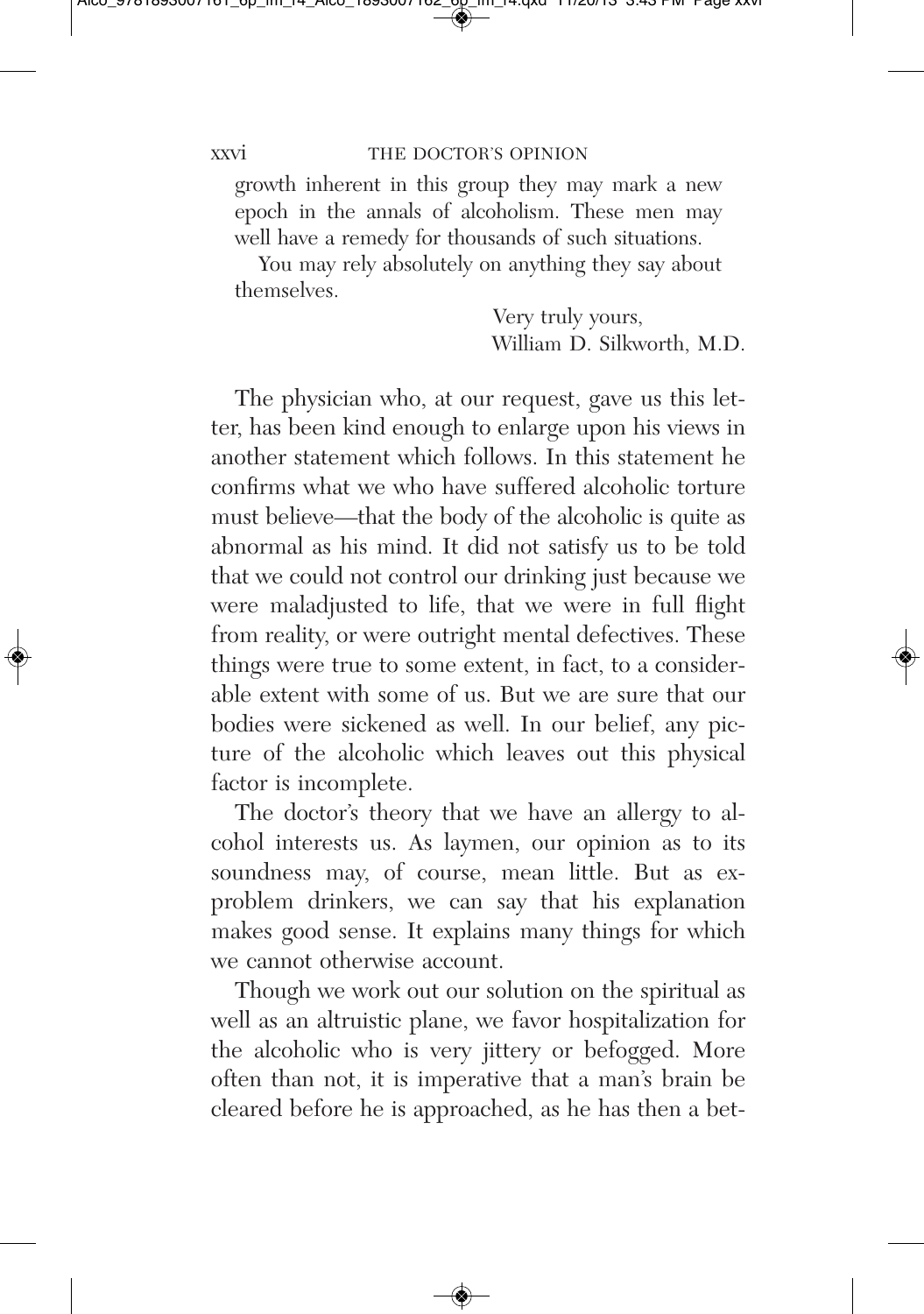ter chance of understanding and accepting what we have to offer.

The doctor writes:

The subject presented in this book seems to me to be of paramount importance to those afflicted with alcoholic addiction.

I say this after many years' experience as Medical Director of one of the oldest hospitals in the country treating alcoholic and drug addiction.

There was, therefore, a sense of real satisfaction when I was asked to contribute a few words on a subject which is covered in such masterly detail in these pages.

We doctors have realized for a long time that some form of moral psychology was of urgent importance to alcoholics, but its application presented difficulties beyond our conception. What with our ultra-modern standards, our scientific approach to everything, we are perhaps not well equipped to apply the powers of good that lie outside our synthetic knowledge.

Many years ago one of the leading contributors to this book came under our care in this hospital and while here he acquired some ideas which he put into practical application at once.

Later, he requested the privilege of being allowed to tell his story to other patients here and with some misgiving, we consented. The cases we have followed through have been most interesting; in fact, many of them are amazing. The unselfishness of these men as we have come to know them, the entire absence of profit motive, and their community spirit, is indeed inspiring to one who has labored long and wearily in this alcoholic field. They believe in themselves, and still more in the Power which pulls chronic alcoholics back from the gates of death.

Of course an alcoholic ought to be freed from his physical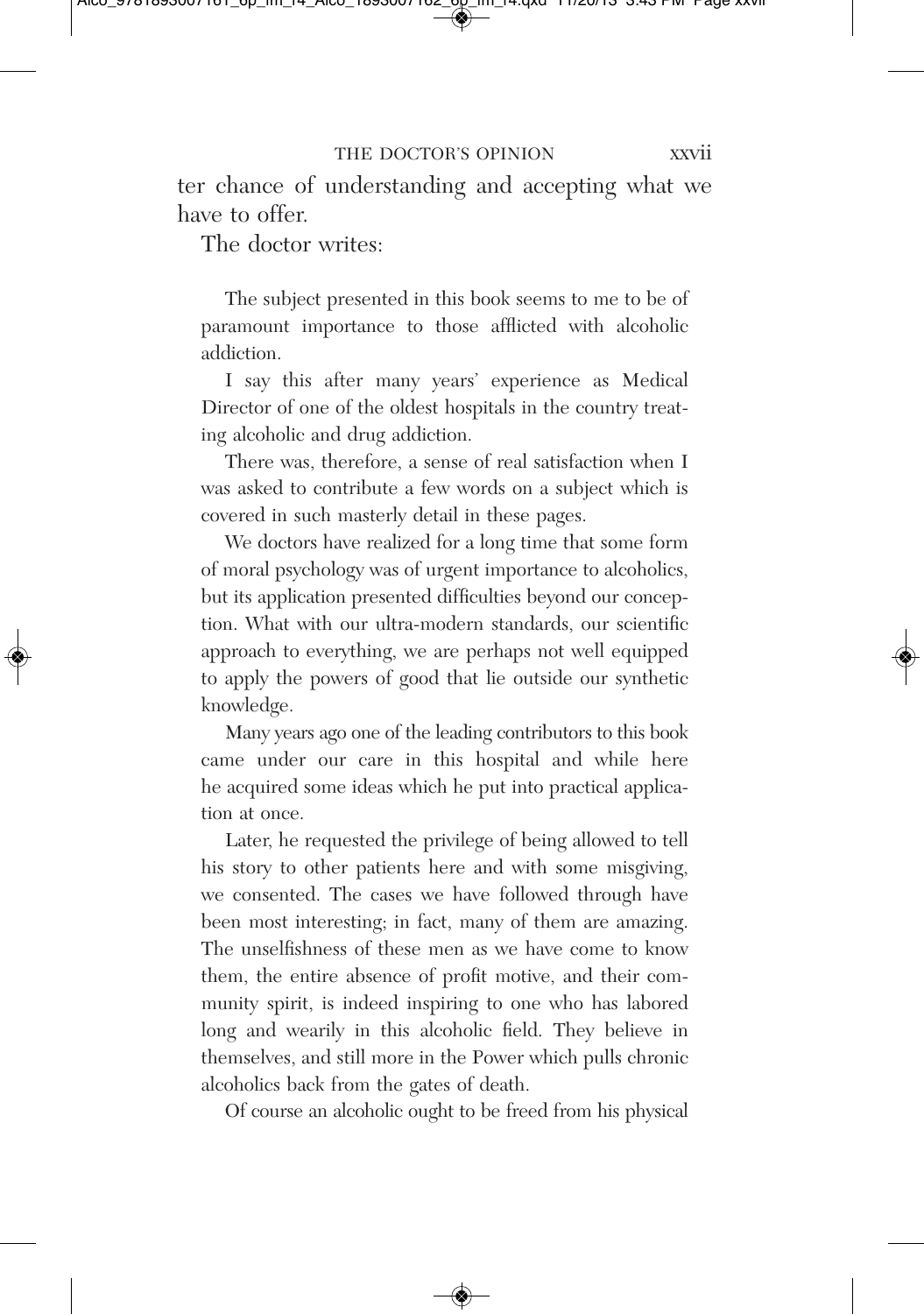## xxviii THE DOCTOR'S OPINION

craving for liquor, and this often requires a definite hospital procedure, before psychological measures can be of maximum benefit.

We believe, and so suggested a few years ago, that the action of alcohol on these chronic alcoholics is a manifestation of an allergy; that the phenomenon of craving is limited to this class and never occurs in the average temperate drinker. These allergic types can never safely use alcohol in any form at all; and once having formed the habit and found they cannot break it, once having lost their selfconfidence, their reliance upon things human, their problems pile up on them and become astonishingly difficult to solve.

Frothy emotional appeal seldom suffices. The message which can interest and hold these alcoholic people must have depth and weight. In nearly all cases, their ideals must be grounded in a power greater than themselves, if they are to re-create their lives.

If any feel that as psychiatrists directing a hospital for alcoholics we appear somewhat sentimental, let them stand with us a while on the firing line, see the tragedies, the despairing wives, the little children; let the solving of these problems become a part of their daily work, and even of their sleeping moments, and the most cynical will not wonder that we have accepted and encouraged this movement. We feel, after many years of experience, that we have found nothing which has contributed more to the rehabilitation of these men than the altruistic movement now growing up among them.

Men and women drink essentially because they like the effect produced by alcohol. The sensation is so elusive that, while they admit it is injurious, they cannot after a time differentiate the true from the false. To them, their alcoholic life seems the only normal one. They are restless, irritable and discontented, unless they can again experience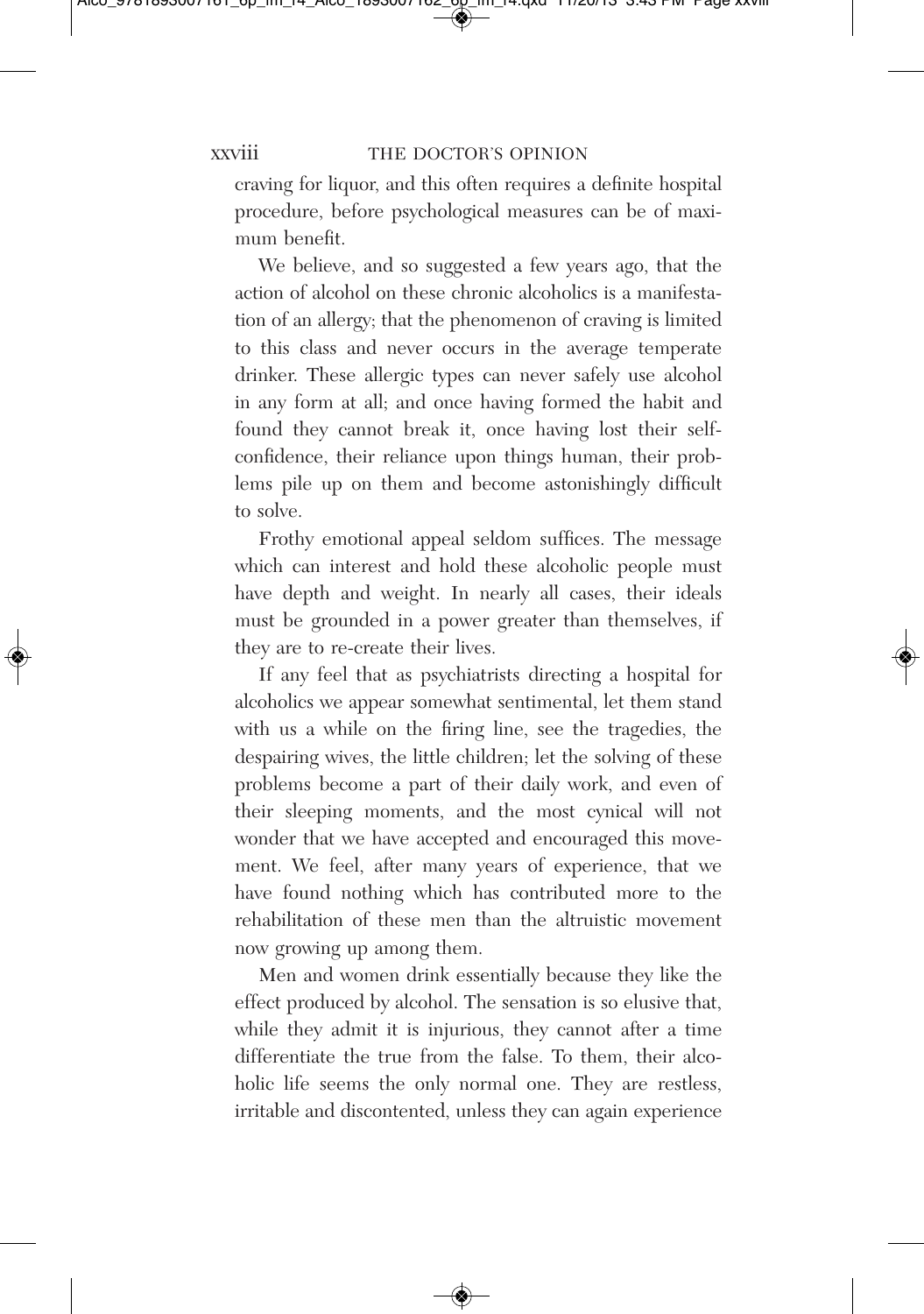the sense of ease and comfort which comes at once by taking a few drinks—drinks which they see others taking with impunity. After they have succumbed to the desire again, as so many do, and the phenomenon of craving develops, they pass through the well-known stages of a spree, emerging remorseful, with a firm resolution not to drink again. This is repeated over and over, and unless this person can experience an entire psychic change there is very little hope of his recovery.

On the other hand—and strange as this may seem to those who do not understand—once a psychic change has occurred, the very same person who seemed doomed, who had so many problems he despaired of ever solving them, suddenly finds himself easily able to control his desire for alcohol, the only effort necessary being that required to follow a few simple rules.

Men have cried out to me in sincere and despairing appeal: "Doctor, I cannot go on like this! I have everything to live for! I must stop, but I cannot! You must help me!''

Faced with this problem, if a doctor is honest with himself, he must sometimes feel his own inadequacy. Although he gives all that is in him, it often is not enough. One feels that something more than human power is needed to produce the essential psychic change. Though the aggregate of recoveries resulting from psychiatric effort is considerable, we physicians must admit we have made little impression upon the problem as a whole. Many types do not respond to the ordinary psychological approach.

I do not hold with those who believe that alcoholism is entirely a problem of mental control. I have had many men who had, for example, worked a period of months on some problem or business deal which was to be settled on a certain date, favorably to them. They took a drink a day or so prior to the date, and then the phenomenon of craving at once became paramount to all other interests so that the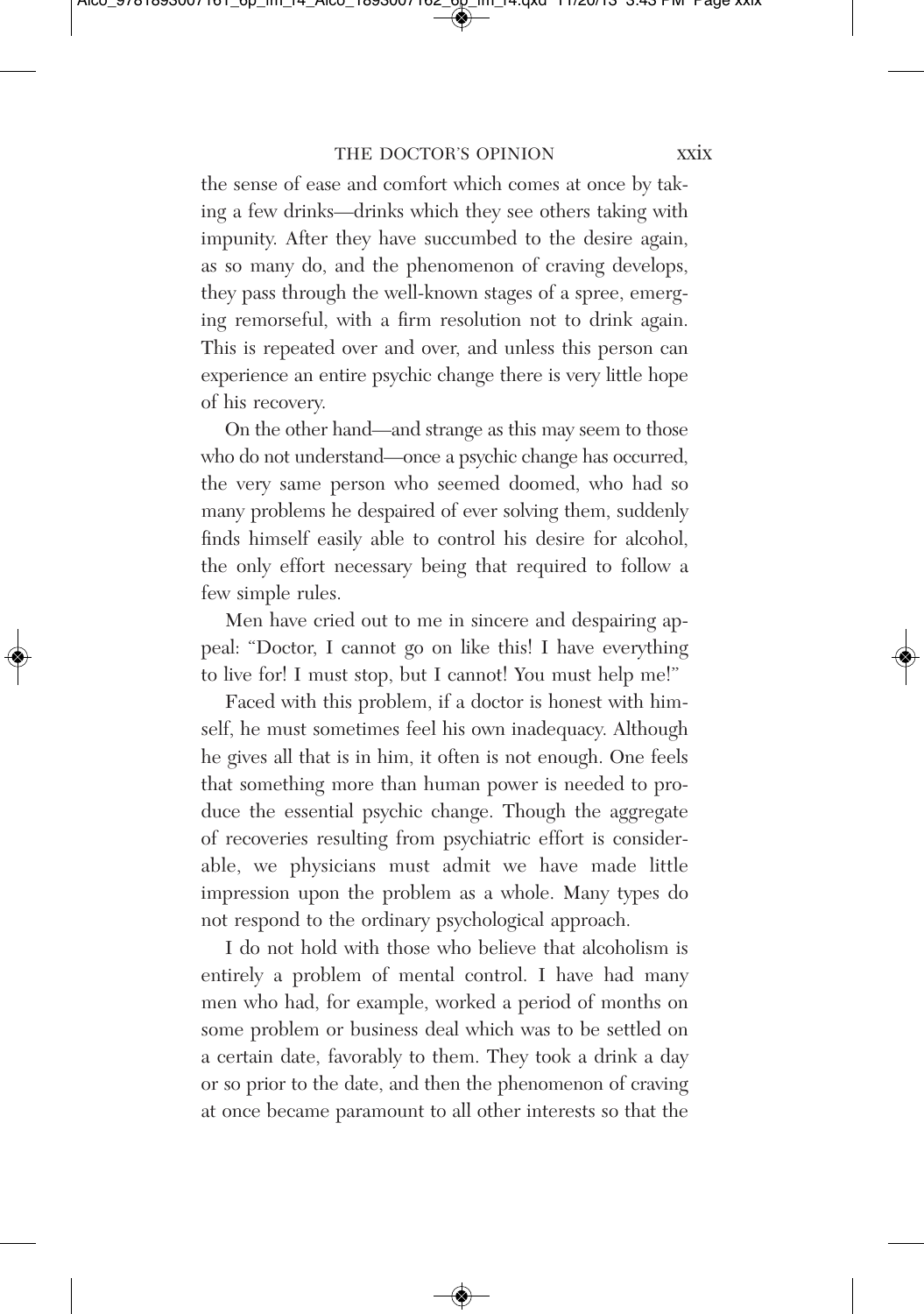## xxx THE DOCTOR'S OPINION

important appointment was not met. These men were not drinking to escape; they were drinking to overcome a craving beyond their mental control.

There are many situations which arise out of the phenomenon of craving which cause men to make the supreme sacrifice rather than continue to fight.

The classification of alcoholics seems most difficult, and in much detail is outside the scope of this book. There are, of course, the psychopaths who are emotionally unstable. We are all familiar with this type. They are always "going on the wagon for keeps.'' They are over-remorseful and make many resolutions, but never a decision.

There is the type of man who is unwilling to admit that he cannot take a drink. He plans various ways of drinking. He changes his brand or his environment. There is the type who always believes that after being entirely free from alcohol for a period of time he can take a drink without danger. There is the manic-depressive type, who is, perhaps, the least understood by his friends, and about whom a whole chapter could be written.

Then there are types entirely normal in every respect except in the effect alcohol has upon them. They are often able, intelligent, friendly people.

All these, and many others, have one symptom in common: they cannot start drinking without developing the phenomenon of craving. This phenomenon, as we have suggested, may be the manifestation of an allergy which differentiates these people, and sets them apart as a distinct entity. It has never been, by any treatment with which we are familiar, permanently eradicated. The only relief we have to suggest is entire abstinence.

This immediately precipitates us into a seething caldron of debate. Much has been written pro and con, but among physicians, the general opinion seems to be that most chronic alcoholics are doomed.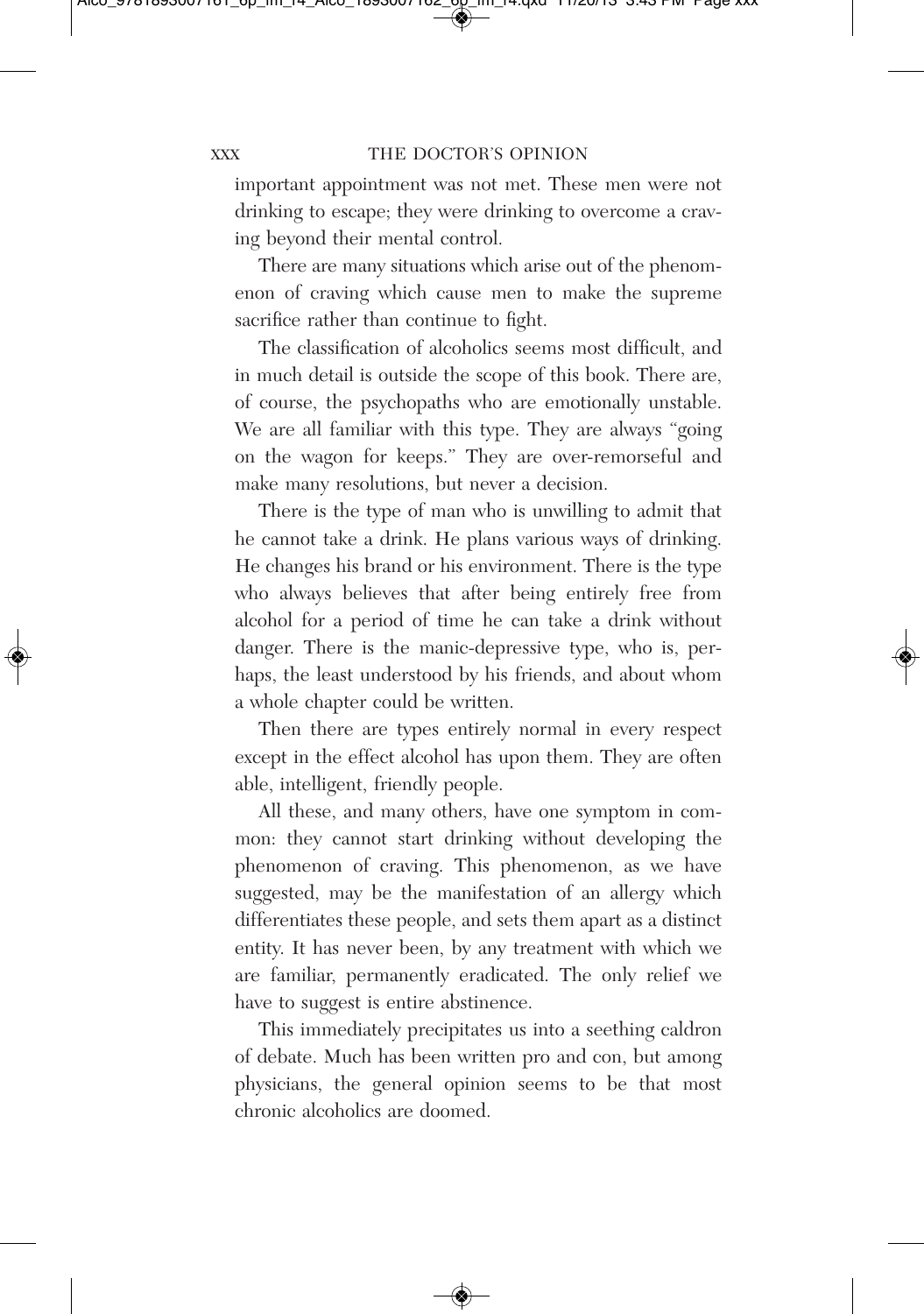What is the solution? Perhaps I can best answer this by relating one of my experiences.

About one year prior to this experience a man was brought in to be treated for chronic alcoholism. He had but partially recovered from a gastric hemorrhage and seemed to be a case of pathological mental deterioration. He had lost everything worthwhile in life and was only living, one might say, to drink. He frankly admitted and believed that for him there was no hope. Following the elimination of alcohol, there was found to be no permanent brain injury. He accepted the plan outlined in this book. One year later he called to see me, and I experienced a very strange sensation. I knew the man by name, and partly recognized his features, but there all resemblance ended. From a trembling, despairing, nervous wreck, had emerged a man brimming over with self-reliance and contentment. I talked with him for some time, but was not able to bring myself to feel that I had known him before. To me he was a stranger, and so he left me. A long time has passed with no return to alcohol.

When I need a mental uplift, I often think of another case brought in by a physician prominent in New York. The patient had made his own diagnosis, and deciding his situation hopeless, had hidden in a deserted barn determined to die. He was rescued by a searching party, and, in desperate condition, brought to me. Following his physical rehabilitation, he had a talk with me in which he frankly stated he thought the treatment a waste of effort, unless I could assure him, which no one ever had, that in the future he would have the "will power'' to resist the impulse to drink.

His alcoholic problem was so complex, and his depression so great, that we felt his only hope would be through what we then called "moral psychology," and we doubted if even that would have any effect.